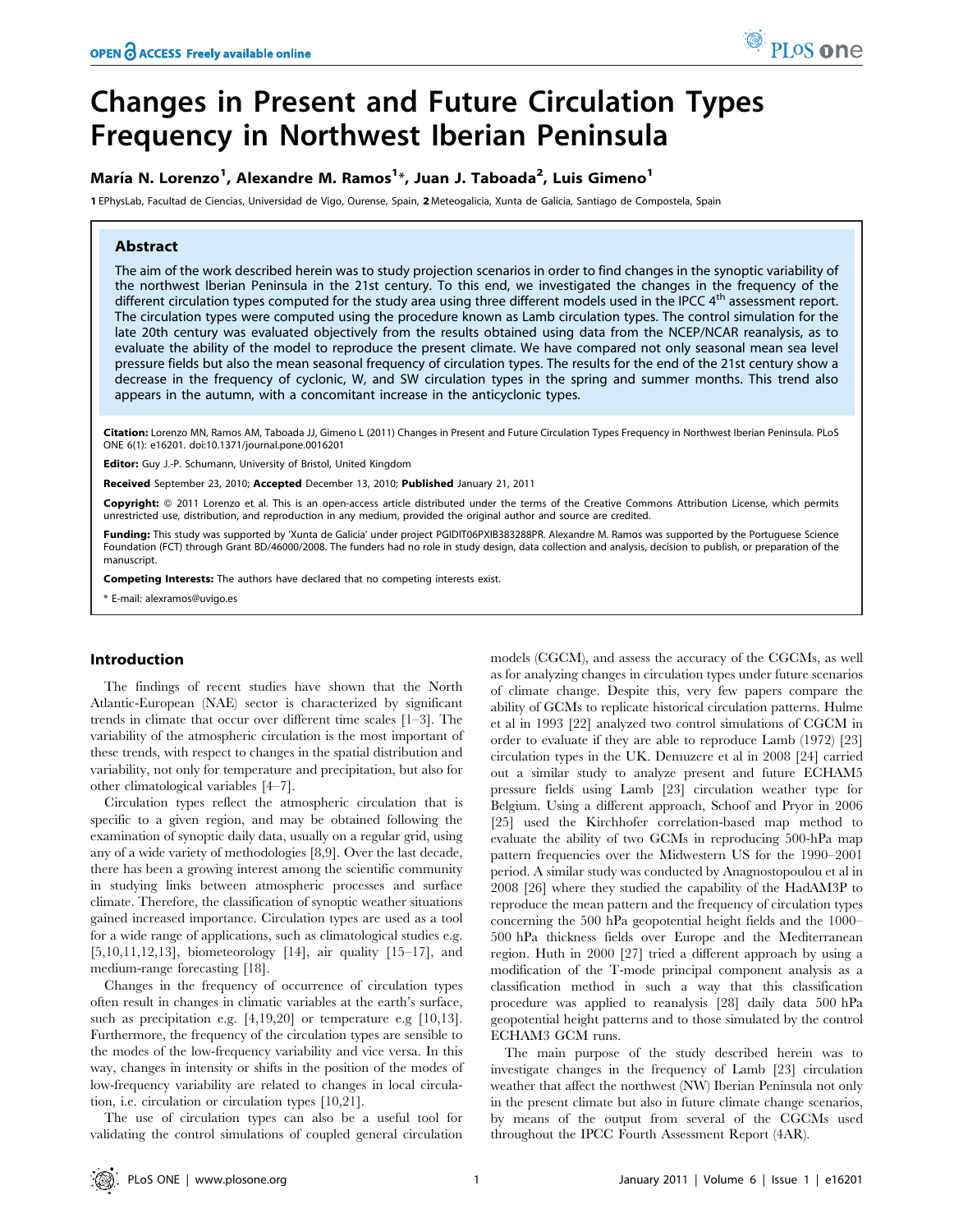#### Materials and Methods

As previously mentioned, the circulation types used in this work were computed using the procedure specified by Lamb [23,29] in which the method was applied to the NW Iberian Peninsula (Galician area). In our study, we used two different SLP datasets in order to compute the circulation types:

a) The National Center for Environmental Prediction/National Center for Atmospheric Research (NCEP/NCAR) reanalysis data [28]  $(2.5^\circ \times 2.5^\circ$  longitude-latitude) of the daily mean SLP for the January 1948 - December 2008 period (http://www.cdc.noaa.gov/ cdc/data.ncep.reanalysis.html). The use of this period of time allows not only the study of recent trends in circulation type but also the comparison to the output of the CGCMs models for the present climate (1961–1999 period). In doing so, we are evaluating them.

b) Data from three models that were studied in the IPCC 4AR, namely the IPSL climate system model IPSL-CM4 from Institut Pierre Simon Laplace des Sciences de l'Environment Global (IPSL), France, with a spatial resolution of 2.5 $\degree$  by 3.75 $\degree$ ; the 5<sup>th</sup> generation of the ECHAM general circulation model (ECHAM5/ MPI-OM) from the Max Planck Institute for Meteorology, Hamburg, Germany, with a spatial resolution of  $\sim 1.9^{\circ}$  by 1.9°, and finally the CCSM3, NCAR Community Climate System Model 3.0 from the USA, with a spatial resolution of  $1.4^{\circ}$  by  $1.4^{\circ}$ . Readers who require more information about the salient features of these CGCMs should refer to Table 8.1 of [1]. The choice of these models was determined mainly by the availability of daily data, but the use of other GCMs simulations would be important and more reliable when it comes to quantifying uncertainties. Data of daily sea level pressure (SLP) of the three climate models and from three different forcing simulations were obtained from the WCRP CMIP3 multi-model database (https://esg.llnl.gov). These simulations correspond to three emission scenarios from the special report on emission scenarios (SRES) of low (B1), medium (A1B), and high (A2) concentrations of greenhouse gas [1]. The climatological normal period used in the 20th century is defined as the 1961–1999 period. For the 21st century, the coincidental temporal resolution availability of daily data for the 3 models allows us to analyze two periods, the first between 2046 and 2065 and the second between 2081 and 2100.

In order to compute the circulation types we need SLP daily data at a  $2.5^{\circ} \times 2.5^{\circ}$  longitude-latitude regular grid. The points under consideration are located between  $35$  -  $55^{\circ}$ N and  $25^{\circ}$ W -  $5^{\circ}$ E. The circulation conditions were determined using physical or geometrical parameters, such as the direction and strength of airflow, and degree of cyclonicity obtained using 16 grid points. We considered only 10 types of circulation: eight driven by the direction of the flow (NE, E, SE, S, SW, W, NW, N) and two by the shear vorticity (cyclonic C or anticyclonic A). This method was adopted successfully for the NW Iberian Peninsula (Galician area) by Lorenzo et al in 2008 [10], who also provided a comprehensive description.

Since the CGCMs daily SLP data are at different spatial scales we interpolated (by means of a bicubic interpolation) the SLP fields of the different CGCMs simulations in order to obtain a set of regular  $2.5^{\circ} \times 2.5^{\circ}$  grids that were then used to compute the circulation types for the different CGCMs and the different time periods.

The investigating design was as follows:

a) computation of the circulation types for the NW Iberian Peninsula for the 1948–2008 period using the NCEP/NCAR reanalysis;

b) evaluation of the GCMs SLP mean seasonal fields by comparing it to the NCEP/NCAR reanalysis SLP fields for the present climate (1961–1999 period);

c) the ability of the GCMs simulations to reproduce the mean frequency of the circulation types for the present climate was also compared objectively to the results obtained when using the NCEP/NCAR reanalysis.

d) removal of the systematic seasonal errors that were observed in the SLP mean fields of each model. To this purpose we computed, for each grid point, the seasonal mean bias as the difference between the mean seasonal SLP values obtained from the CGCMs and those obtained from the NCEP/NCAR data. The new daily fields of the CGCMs were then computed by removing the corresponding grid point seasonal bias for each model in the daily fields.

e) computation of the mean frequency of the circulation types using the new CGCMs daily adjusted SLP fields for the present climate and compare it again to the results obtained when using the NCEP/NCAR reanalysis in order to see if there is any improvement in the quality of the GCM SLP fields.

f) computation of the mean frequency of the circulation types for the CGCMs future scenarios (2046–2065 and 2081–2100 periods) and comparison with the mean frequency of the circulation types obtained using the present simulations of the CGCMs.

The Mann-Kendall trend test [30–32] was applied as to analyze the significance of the trends. This non-parametric test uses a correlation between the ranks of a time series and their time order and it is widely applied to time series of environmental data [33].

#### Results

# 1. Frequency and trends in circulation type in the NW Iberian Peninsula during the 20<sup>th</sup> century

The Jones et al in 1993 [29] procedure was adopted, thereby maintaining the 10 main circulation types (NE, E, SE, S, SW, W, NW, N, Anticyclonic (A) and Cyclonic (C)) for the NW Iberian Peninsula, relative to the 1948–2008 period, using the NCEP/ NCAR reanalysis dataset. The relative frequency of each synoptic circulation type for each season is shown in Figure 1. It is interesting to note the changes in the direction of the flow between winter and summer. In winter, the flow comes mainly from the W and SW, with a large proportion of type A (32%) and type C (10%) circulation, but in summer the flow comes mainly from the Northern regions (NW, N and NE) but also from the W (8%), with a large proportion of type A circulation (44%). The autumn circulation types frequency are very similar to the ones found in the winter months, whereas the spring months appear to be characterized by a mixture between the circulation types frequency found in the summer and winter seasons. Type A varies between 43.7% in summer and 31% in spring, whereas type C varies between 13.2% in spring and 8.4% in summer.

The mean frequency of the circulation types in each season for the 1948–2008 period was also computed. Linear trends were obtained, taking into account not only the entire period of analysis but also the two sub-periods: 1948–1975 and 1976–2008. The year 1975 coincides approximately with a general change in circulation in the Northern Hemisphere [34,35]. The Mann-Kendall test was applied to analyze the significance of the trends.

Only those results that are significant at least at the 5% level are shown in Table 1. One can see that for the entire 1948–2008 period, significant trends are only observed in winter and summer. Winter is characterized by a decrease in the frequency of the NW type, whereas in summer there is an increase in the frequency of the SW and C types.

When treated separately, the significant trends in each period are higher, particularly in the second period. In summer and autumn an increase in the N circulation type for the first period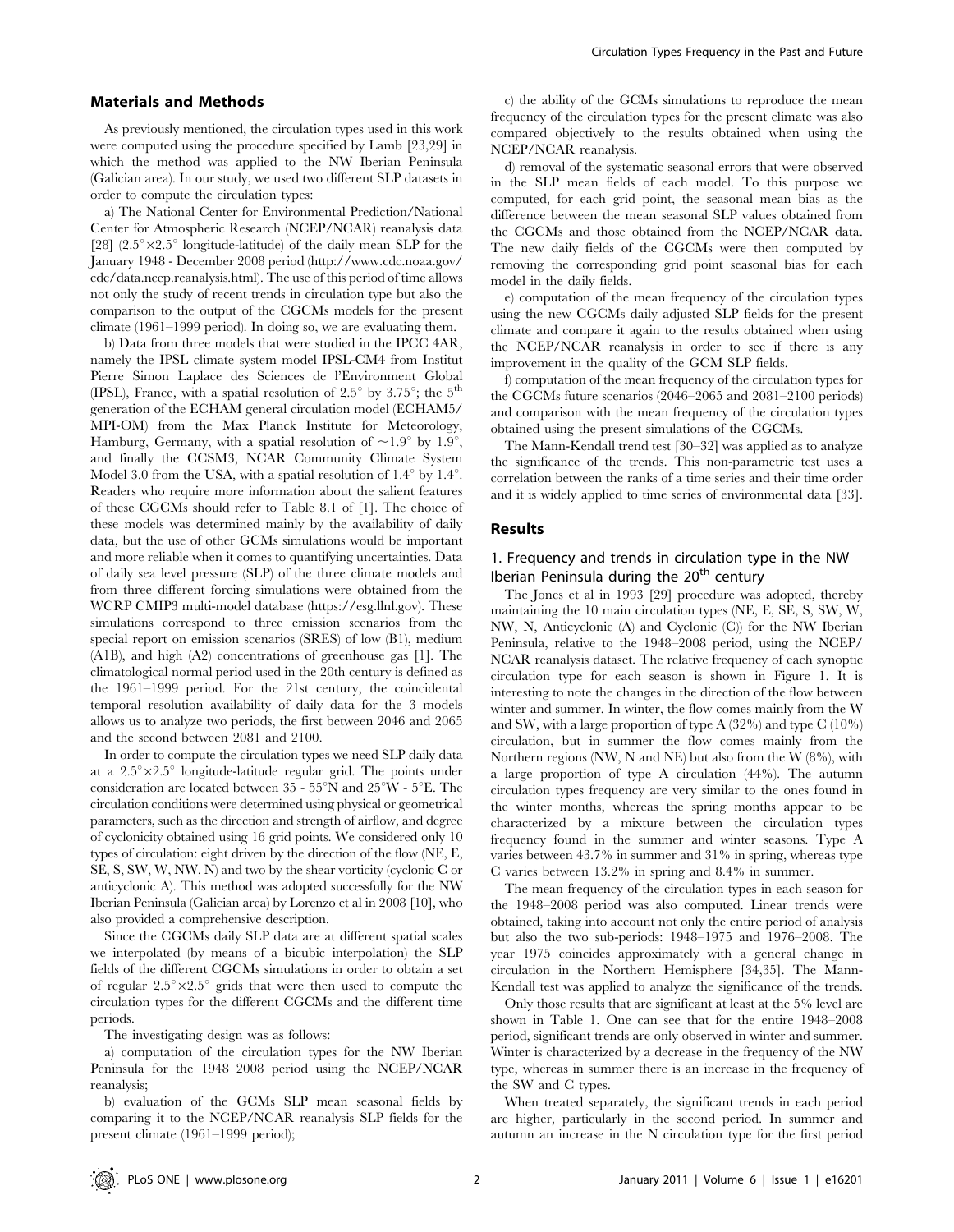

Figure 1. Mean frequency (%) of circulation type in winter (DJF), spring (MAM), summer (JJA), and autumn (SON). These frequencies were computed with the NCEP/NCAR reanalysis SLP fields for the 1948-2008 period. doi:10.1371/journal.pone.0016201.g001

Table 1. Linear trends (percentage/year) for the different circulation types computed with the NCEP/NCAR reanalysis sea level pressure field for the three periods studied being shown only results that are significant (Mann-Kendall rank test) at \*\*0.01 or \*0.05 level are shown.

|        | 1948-2008   | 1948-1975    | 1976-2008   |  |
|--------|-------------|--------------|-------------|--|
| Winter | NW *-0.059  |              | $C$ *-0.187 |  |
|        |             |              | $A * 0.361$ |  |
| Spring |             |              | SW *0.113   |  |
|        |             |              | $N**-0.154$ |  |
| Summer | SW ** 0.060 | $N * 0.144$  |             |  |
|        | $C * 0.083$ |              |             |  |
| Autumn |             | $N$ ** 0.114 | NE *0.1633  |  |
|        |             |              |             |  |

doi:10.1371/journal.pone.0016201.t001

(1948–1975) may be observed, although this trend does not continue into the second period after 1975.

While in the first period (1948–1975), no trends can be observed for types C and A, in the second period (1976–2008) there is a clear increase in type A and a decrease in type C for the winter months. Analysis of the second period shows an increase in the frequency of the SW and a decrease in the frequency of the N circulation types in spring. This could be related to the observed upward trend in maximum and minimum temperatures in this period, especially in spring, where the maximum temperature values increase at an average rate of about  $1.0^{\circ}$ C per decade [3]. Finally, an increase in the frequency of the NE type is again observed in autumn in the second period.

# 2. Evaluation and intercomparation between the NCEP/ NCAR reanalysis data and model data

2.1 Evaluation of GCMs SLP fields using NCEP/NCAR reanalysis data in the present climate. Before analyzing the changes in the frequency of the circulation types for the  $21<sup>st</sup>$ century, the SLP mean fields of the three models were evaluated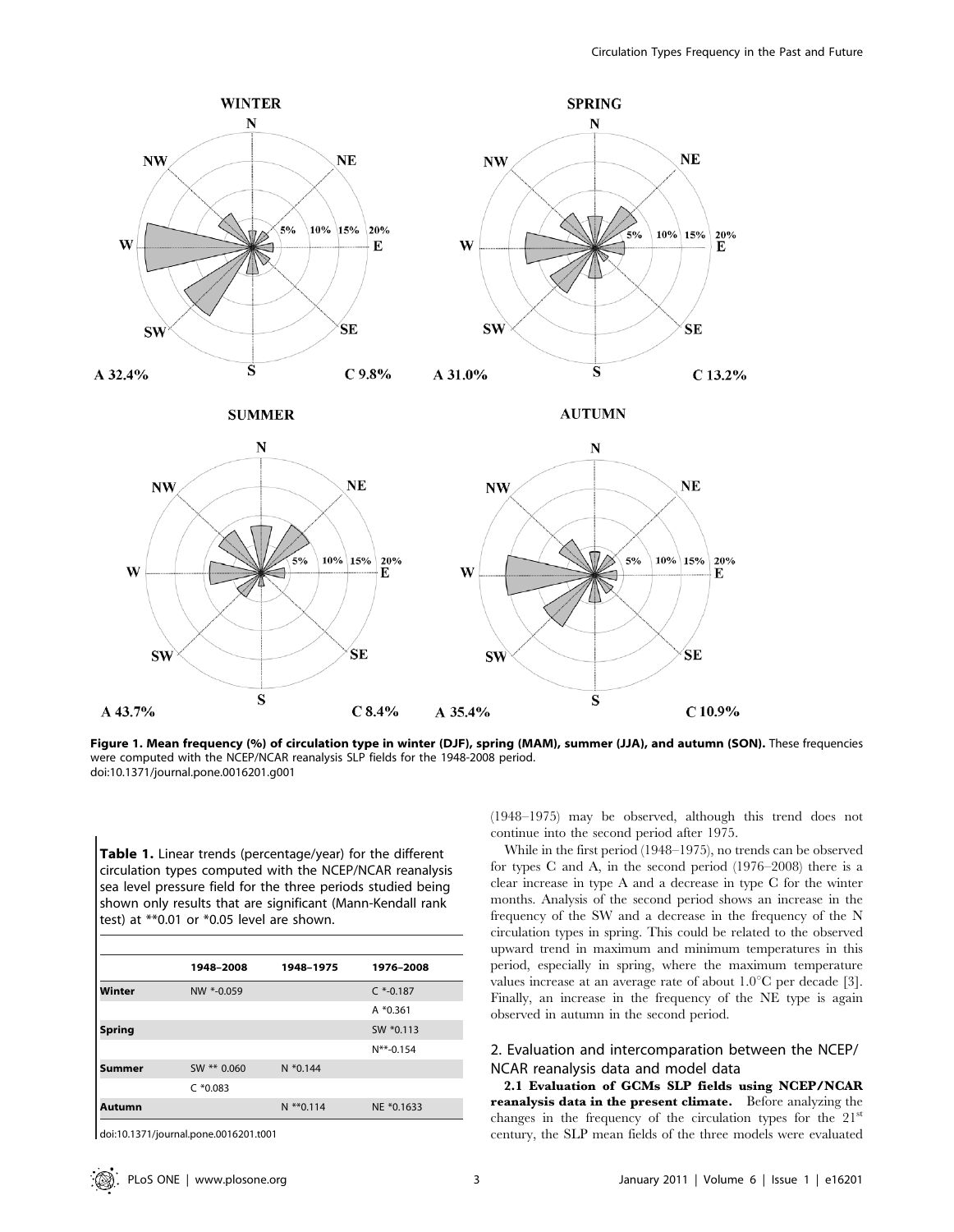using the NCEP/NCAR reanalysis data obtained between 1961 and 1999 for each season (DJF, MAM, JJA and SON). In Figure 2, the seasonal mean SLP fields obtained from the three models and from the reanalysis are presented, as well as the difference between the two datasets. It is generally the case that the CCSM3 model produces the highest discrepancy in all four seasons. This model reproduces values of SLP that are too low at high latitudes and too high at mid latitudes, which leads to strong modeled westerlies over the North Atlantic. The IPSL reproduces values of SLP that are too high in the Mediterranean in winter, spring, and autumn, while in the summer there is a high SLP anomaly in the Iceland region. The ECHAM5 model reproduces patterns of SLP that are closest to the reanalysis data.

2.2 Evaluation of the circulation types frequency of GCMs by comparing it to the NCEP/NCAR reanalysis data in the present climate. After evaluating the SLP mean fields produced by the three models using the NCEP/NCAR reanalysis data, we computed the circulation types for the control simulations for the late  $20<sup>th</sup>$  century and for the  $21<sup>st</sup>$  century, using the three CGCMs and applying the same methodology as described in section 3.

The frequency of the circulation types in the CGCMs was then compared objectively to the ones obtained previously using the reanalysis data of NCEP/NCAR in the 1961–1999 period. As mention in the Data and Methodology section, we interpolated the SLP fields of the CGCMs to obtain a set of regular  $2.5^{\circ} \times 2.5^{\circ}$  grids that were then used to compute the circulation types. Table 2, Table 3, Table 4 and Table 5 (Original SLP data columns) show the percentage differences in frequency between the results obtained from the CGCMs and those obtained from the NCEP/NCAR reanalysis data for the different seasons: winter (Table 2), spring (Table 3), summer (Table 4) and autumn (Table 5). In bold are shown the differences that are significant at level 0.05 using a Wilcoxon rank sum test. The results show that the ECHAM5 model provides the best agreement when compared



Figure 2. Mean seasonal sea level pressure differences for the 1961-1999 period. First column shows the seasonal mean sea level pressure during the 1961-1999 period using the NCEP/NCAR reanalysis data. The next columns show the difference between the mean sea level pressure from the three models (IPSL, ECHAM5, CCSM3) and the mean sea level pressure from the NCEP/NCAR reanalysis during the period 1961-1999. Season were defined as follow: winter (DJF), spring (MAM), summer (JJA), and autumn (SON). doi:10.1371/journal.pone.0016201.g002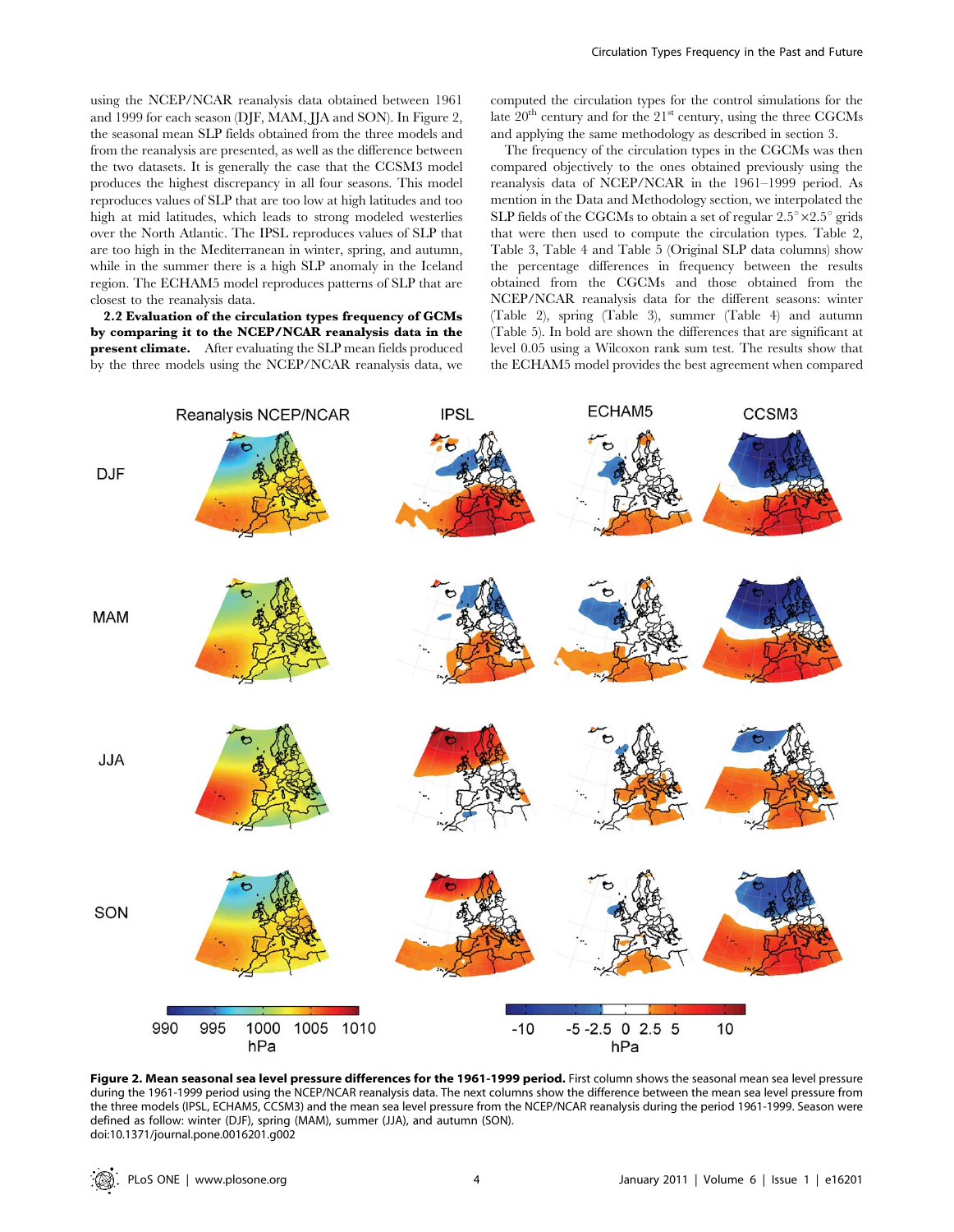**Table 2.** Differences (%) in mean frequency of the circulation types for the winter each season between the output of the three models of the IPCC 4AR (IPSL, ECHAM5 and CCSM3) and the NCEP/NCAR reanalysis data, for the 1961–1999 period when using the original sea level pressure (SLP) data and the corrected sea level pressure (SLP) data.

| Winter    | <b>ORIGINAL SLP DATA</b> |                     |         | <b>CORRECTED SLP DATA</b> |                     |         |
|-----------|--------------------------|---------------------|---------|---------------------------|---------------------|---------|
| <b>WT</b> | <b>IPSL</b>              | <b>ECHAM5 CCSM3</b> |         | <b>IPSL</b>               | <b>ECHAM5 CCSM3</b> |         |
| <b>NE</b> | $-2.71$                  | $-1.32$             | $-2.74$ | $-1.38$                   | $-0.14$             | $-0.77$ |
| Е         | $-2.36$                  | $-1.35$             | $-3.32$ | $-0.69$                   | $-0.76$             | $-0.83$ |
| SE        | $-2.58$                  | $-1.28$             | $-3.17$ | $-1.41$                   | $-0.24$             | $-1.68$ |
| S         | $-1.84$                  | $-0.88$             | $-3.53$ | $-0.08$                   | 0.21                | $-1.00$ |
| <b>SW</b> | 13.25                    | 2.83                | 3.95    | 0.94                      | $-0.54$             | $-1.88$ |
| W         | 10.83                    | 5.92                | 22.10   | 0.70                      | $-0.27$             | 0.76    |
| <b>NW</b> | $-1.20$                  | 2.06                | 1.78    | 1.41                      | 1.44                | 3.72    |
| N         | $-1.63$                  | 0.32                | $-1.47$ | 0.74                      | 1.03                | 0.91    |
| C         | $-2.65$                  | 3.19                | $-4.81$ | 0.52                      | 1.90                | $-1.13$ |
| A         | $-9.12$                  | -9.50               | $-8.79$ | $-0.75$                   | $-2.63$             | 1.90    |

In bold are shown the differences which are significant at level 0.05 using a Wilcoxon rank sum test.

doi:10.1371/journal.pone.0016201.t002

to the reanalysis data, showing differences of less than 5% in frequency per type, except in summer, where the model shows a higher frequency than the actual one for type A by 10%. This result is not unexpected, because the ECHAM5 model is the one that offers the lowest differences in the mean field (Figure 2). On the other hand, the CCSM3 model produces the highest frequency bias in the majority of cases, with differences of up to 20% in the frequency of the W type. This disagreement could be explained by the fact that this model overestimates the magnitude of the westerlies at the mid-latitudes ([36] and Figure 2). The IPSL model shows the greatest differences in summer, when the high positive anomalies of SLP at high latitudes leads to a decrease in the frequency of type A and an increase in the frequency of type NE over the NW of the Iberian Peninsula. For winter, this model

Table 3. The same as Table 2 but for spring season.

| <b>Spring</b> | <b>ORIGINAL SLP DATA</b> |                     |         | <b>CORRECTED SLP DATA</b> |                     |         |
|---------------|--------------------------|---------------------|---------|---------------------------|---------------------|---------|
| <b>WT</b>     | <b>IPSL</b>              | <b>ECHAM5 CCSM3</b> |         | <b>IPSL</b>               | <b>ECHAM5 CCSM3</b> |         |
| <b>NE</b>     | $-3.53$                  | $-4.63$             | $-6.97$ | 0.44                      | $-1.39$             | $-1.56$ |
| Е             | $-1.63$                  | $-2.32$             | $-4.54$ | 0.37                      | 1.05                | $-0.08$ |
| SE            | $-0.13$                  | 0.01                | $-1.74$ | 0.43                      | 0.67                | $-0.18$ |
| S             | $-1.37$                  | $-1.58$             | $-4.26$ | $-1.17$                   | 0.62                | $-0.80$ |
| <b>SW</b>     | 3.38                     | 5.37                | 4.11    | 0.12                      | 1.17                | $-0.01$ |
| W             | 5.93                     | 8.36                | 21.15   | 0.48                      | $-1.49$             | 3.33    |
| <b>NW</b>     | $-1.07$                  | 1.21                | 1.97    | $-1.03$                   | $-0.62$             | 1.80    |
| N             | $-0.71$                  | $-1.89$             | $-3.88$ | 0.88                      | $-0.97$             | $-1.04$ |
| C             | $-2.13$                  | 0.41                | $-7.76$ | $-1.23$                   | 0.56                | $-0.69$ |
| A             | 1.26                     | $-4.94$             | 1.93    | 0.70                      | 0.40                | $-0.77$ |

In bold are shown the differences which are significant at level 0.05 using a Wilcoxon rank sum test.

doi:10.1371/journal.pone.0016201.t003

| <b>Table 4.</b> The same as Table 2 but for summer season. |
|------------------------------------------------------------|
|------------------------------------------------------------|

| Summer    | <b>ORIGINAL SLP DATA</b> |                     |         | <b>CORRECTED SLP DATA</b> |                     |         |
|-----------|--------------------------|---------------------|---------|---------------------------|---------------------|---------|
| WT        | <b>IPSL</b>              | <b>ECHAM5 CCSM3</b> |         | <b>IPSL</b>               | <b>ECHAM5 CCSM3</b> |         |
| <b>NE</b> | 13.32                    | $-6.14$             | $-3.68$ | 1.94                      | $-1.38$             | $-1.92$ |
| Е         | $-2.52$                  | $-1.69$             | $-1.31$ | $-2.52$                   | $-0.18$             | $-0.05$ |
| SE        | $-0.47$                  | 0.76                | 0.00    | $-0.31$                   | 1.15                | 0.53    |
| S         | $-1.40$                  | $-0.44$             | $-1.04$ | $-1.24$                   | 0.27                | $-0.19$ |
| <b>SW</b> | $-2.79$                  | 0.13                | $-2.74$ | $-0.87$                   | $-0.52$             | $-1.78$ |
| W         | $-5.29$                  | 3.02                | 0.02    | $-2.41$                   | $-0.46$             | 0.81    |
| <b>NW</b> | $-0.27$                  | 1.06                | 1.09    | 0.45                      | 1.33                | 1.93    |
| N         | 11.83                    | $-3.89$             | $-1.69$ | 5.16                      | $-1.63$             | $-0.66$ |
| C         | 3.44                     | $-3.59$             | $-3.36$ | $-0.87$                   | $-1.19$             | 0.08    |
| A         | $-15.86$                 | 10.78               | 12.72   | 0.68                      | 2.61                | 1.25    |

In bold are shown the differences which are significant at level 0.05 using a Wilcoxon rank sum test.

doi:10.1371/journal.pone.0016201.t004

shows a decrease in the frequency of type A against an increase in the frequency of types SW and W, the reason for which is connected to the anomalies in SLP seen in Figure 2, in which it is possible to observe an eastward displacement of high and low pressures at high latitudes.

The classification of circulation types obtained herein, which makes use of the Lamb types [23], is performed on the SLP field. To this purpose, we computed the circulation types for each model again, this time without the corresponding systematic seasonal errors that were observed in the SLP field of each model, following the procedure of Demuzere et al in 2008 [24] and described in the Data and Methodology section.

The results obtained using this correction show the improvement that can be achieved by using this method. In Table 2, Table 3, Table 4, Table 5 (Corrected SLP data columns), we show the differences in the mean frequency of the circulation types for each season between the three models and the NCEP/NCAR reanalysis data for the 1961–1999 period when the corrected SLP data is used. A comparison of the results presented in Table 2, Table 3, Table 4 and Table 5, that is the original SLP data vs the

Table 5. The same as Table 2 but for autumn season.

| Autumn    | <b>ORIGINAL SLP DATA</b> |                     |         | <b>CORRECTED SLP DATA</b> |         |                     |
|-----------|--------------------------|---------------------|---------|---------------------------|---------|---------------------|
| WT        | <b>IPSL</b>              | <b>ECHAM5 CCSM3</b> |         | <b>IPSL</b>               |         | <b>ECHAM5 CCSM3</b> |
| <b>NE</b> | 1.25                     | $-1.39$             | $-2.85$ | 5.21                      | 0.90    | 0.34                |
| Е         | $-1.22$                  | $-1.36$             | $-3.16$ | 0.35                      | $-0.21$ | $-0.04$             |
| <b>SE</b> | $-2.39$                  | $-1.67$             | $-2.98$ | $-2.13$                   | $-0.83$ | $-1.04$             |
| S         | $-1.95$                  | $-0.86$             | $-3.22$ | $-0.70$                   | 0.35    | 0.26                |
| <b>SW</b> | 4.99                     | 2.34                | 2.65    | 1.23                      | 0.67    | 1.00                |
| W         | 7.24                     | 3.09                | 14.33   | 0.41                      | $-0.15$ | $-0.81$             |
| <b>NW</b> | $-0.10$                  | 2.05                | 3.54    | $-1.54$                   | 2.32    | 1.09                |
| N         | 0.25                     | $-0.23$             | $-1.50$ | 0.19                      | 0.27    | $-0.48$             |
| c         | $-1.03$                  | $-1.54$             | $-5.82$ | $-3.16$                   | 1.78    | $-1.61$             |
| A         | $-7.04$                  | $-0.44$             | $-1.01$ | 0.15                      | $-5.10$ | 1.30                |

In bold are shown the differences which are significant at level 0.05 using a Wilcoxon rank sum test.

doi:10.1371/journal.pone.0016201.t005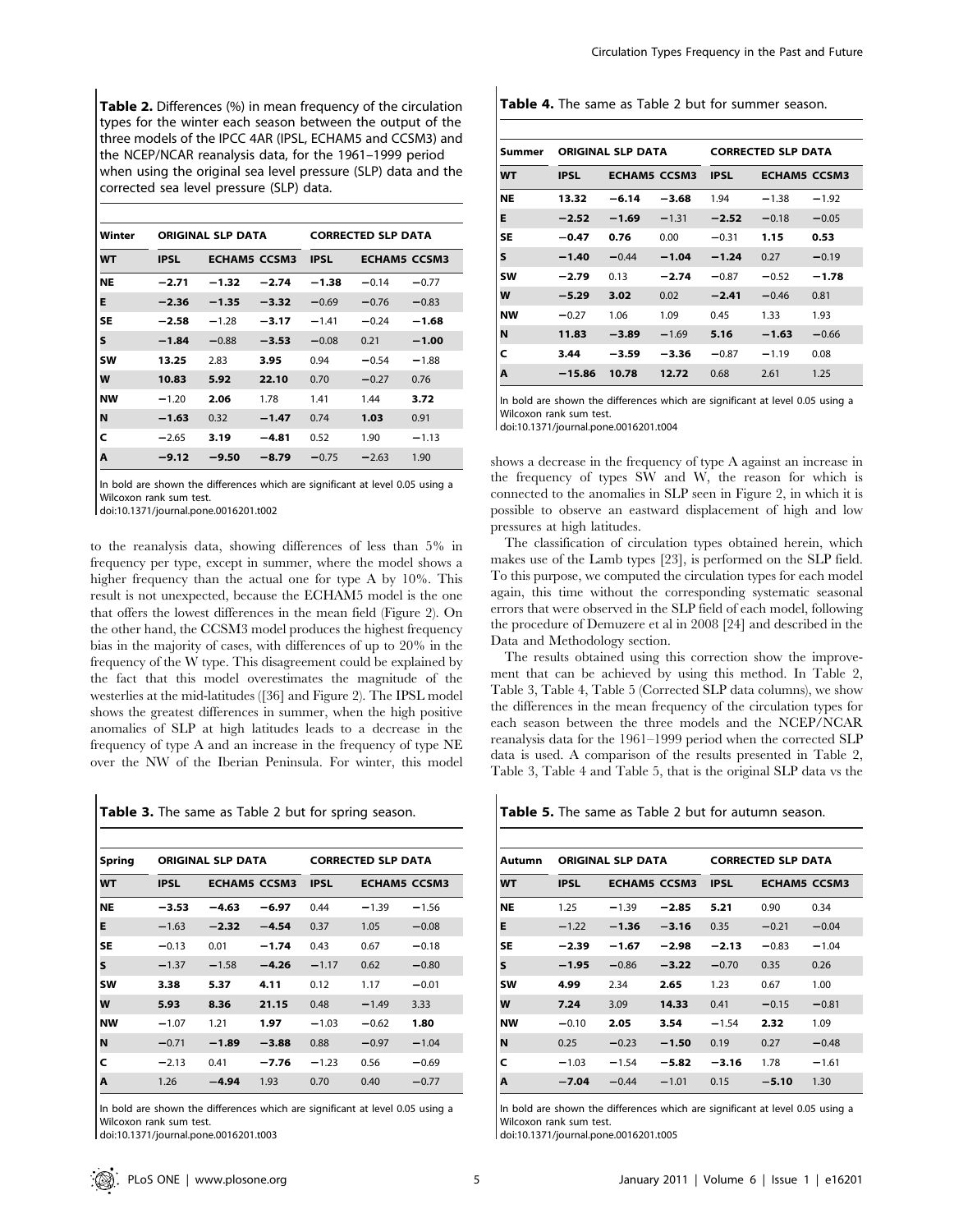corrected SLP data columns, shows that the difference between the circulation types frequency obtained for the CGCMs and the reanalysis is rather lower when the correction is applied, the differences being less than 5% in the majority of cases. In bold are printed the differences which are significant at level 0.05 using a Wilcoxon rank sum test. Therefore, it is possible to conclude that the differences in the circulation types frequency between the models and NCEP/NCAR reanalysis are mainly due to the seasonal mean bias.

# 3. Changes in the frequency of the circulation types for the  $21<sup>st</sup>$  century

The changes in the frequency of the circulation types for each of the three scenarios A1B, B1 and A2 were computed, and the differences between the respective control run and the two periods 2046–2065 and 2081–2100 using all three models were obtained.

For all the models, the major changes can be found between the control run, 1961–1999, and the 2081–2100 period. Regarding the 2046–2065 period, there are no differences in the frequency greater than 6%. That being the case, we decided to focus our attention on the second period. The differences regarding the second period (2081–2100) are greater, particularly in scenarios A1B and A2. Figure 3, Figure 4 and Figure 5 show changes in the frequency of the circulation types during the 2081–2100 period with respect to those for the 1961–1999 period for the three different SRES scenarios. We focus here only on those changes that are significant at level 0.05 or greater.

Scenario A1B (Figure 3) leads to significant changes in all seasons; in winter, the frequency of type C decreases in the ECHAM5 and CCSM3 models. This would result in a decrease in precipitation in the domain, due to the fact that type C is one of the most important in explaining winter rainfall over the NW of the Iberian Peninsula [10]. In spring, there is an increase in the frequency of type A in the ECHAM5 and CCSM3 models. In summer, all models show an increase in the frequency of type NE and a decrease in the frequency of types SW and W. Furthermore,



Figure 3. Projected frequency of the circulation types changes for the late 21st century SRES A1B scenario. Projected seasonal mean frequency of the circulation types changes (%) for the late 21st century (2081-2100) in the scenario A1B. The mean frequency of the circulation types are relative to the 1961-1999 period (IPSL, black circle, ECHAM5, red triangle and CCSM3, blue square). The filled symbols show the significant differences at level 0.05 after applying a Wilcoxon rank sum test. Season were defined as follow: winter (DJF), spring (MAM), summer (JJA), and autumn (SON).

doi:10.1371/journal.pone.0016201.g003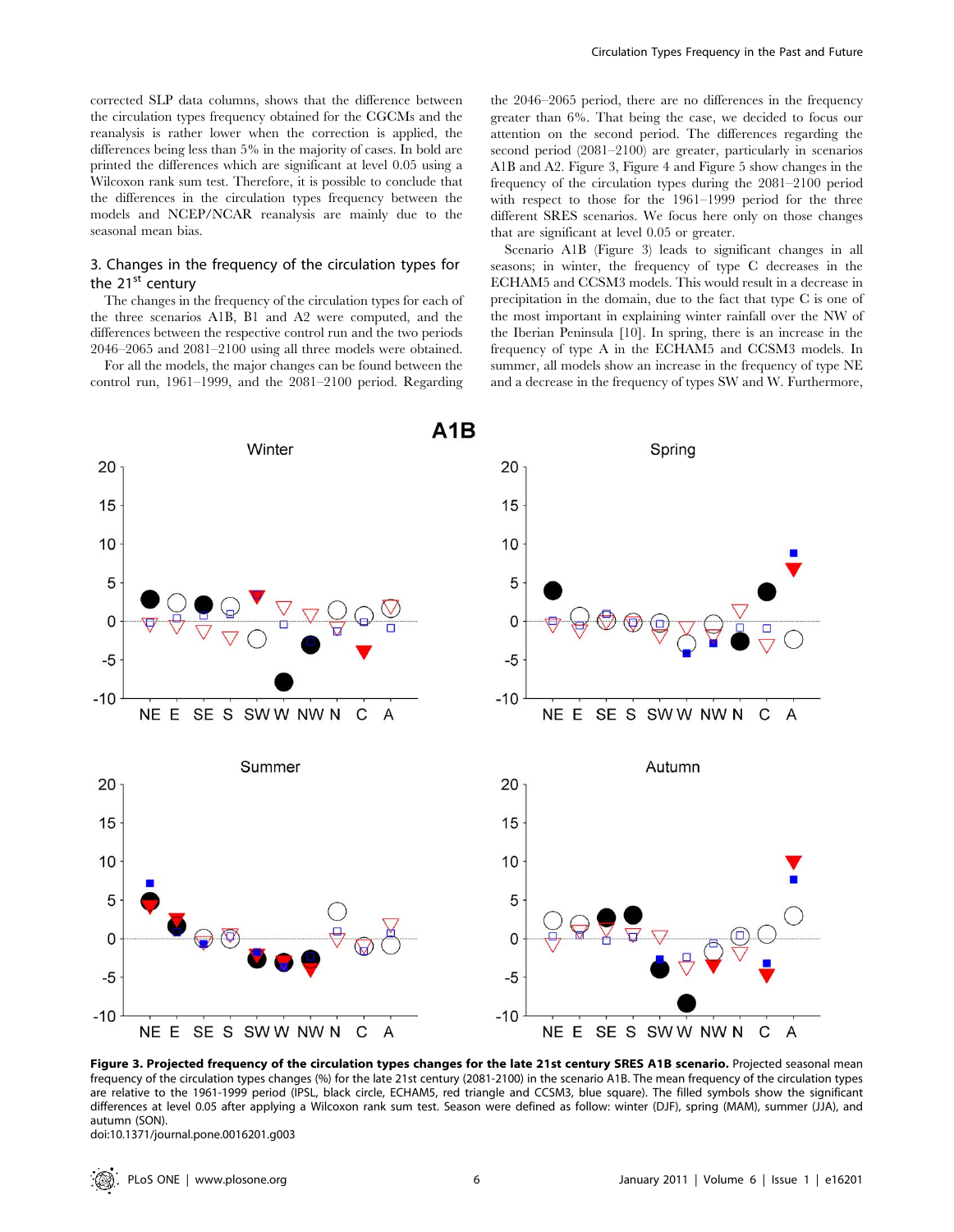

Figure 4. Projected frequency of the circulation types changes for the late 21st century SRES B1 scenario. The same as Figure 3 but for the SRES B1 scenario. doi:10.1371/journal.pone.0016201.g004

in two out of the three models, an increase is observed in the frequency of type E, along with a decrease in the frequency of the NW types. The picture as a whole shows a general intensification of the easterlies compared with the westerlies. Finally, under this

scenario, the autumn results show a significant decrease in the frequency of types SW, W, and C, and a significant increase of type A, which would result in a decrease in precipitation, because all these types are linked with precipitation in the region [3].

Under scenario B1 (Figure 4), in general, no significant changes can be seen in relation to the 1961–1999 period. It is only in summer that we observe a significant change for the three models ( $\alpha$  = 0.05), with an increase in the frequency of the NE types and a decrease in the frequency of the SW types in both ECHAM5 and CCSM3.

As expected, the scenario A2 (Figure 5) is associated with the greatest set of changes. In this case, the models (IPSL in particular) seem to show different behavior in winter and spring. The CCSM3 and ECHAM5 models show an increase in the frequency of type A and a decrease in the frequency of type C. The three models are in agreement in terms of a projected decrease in type C in spring. In summer, all three models also project an intensification of the easterlies, with a general increase in the frequency of the NE types and a decrease in the frequency of the SW, W, and NW types. Finally, in autumn season there is a decrease in the frequency of types W and C and an increase in the frequency of type A, as projected by at least two of the models.

The general trend describes a decrease in the C and SE types in spring, summer and autumn. For the autumn, we observe a significant increase in the A type. Furthermore, in summer, the changes in frequency of different circulation types show an intensification of the easterlies in relation to the westerlies. In winter, the frequency of type C decreases and the frequency of type A increases.

#### **Discussion**

In the last years, few works have studied the ability of CGCMs in reproducing circulation patterns. In this respect, in this paper the procedure known as Lamb circulation types [23,29] is used to evaluate the ability of CGCMs to reproduce the present mean frequency of the circulation types over the NW of the Iberian Peninsula and to study the projection scenarios as to find changes in the circulation types variability in the  $21<sup>st</sup>$  century. In this work we also considered the procedure of Demuzere et al in 2008 [24]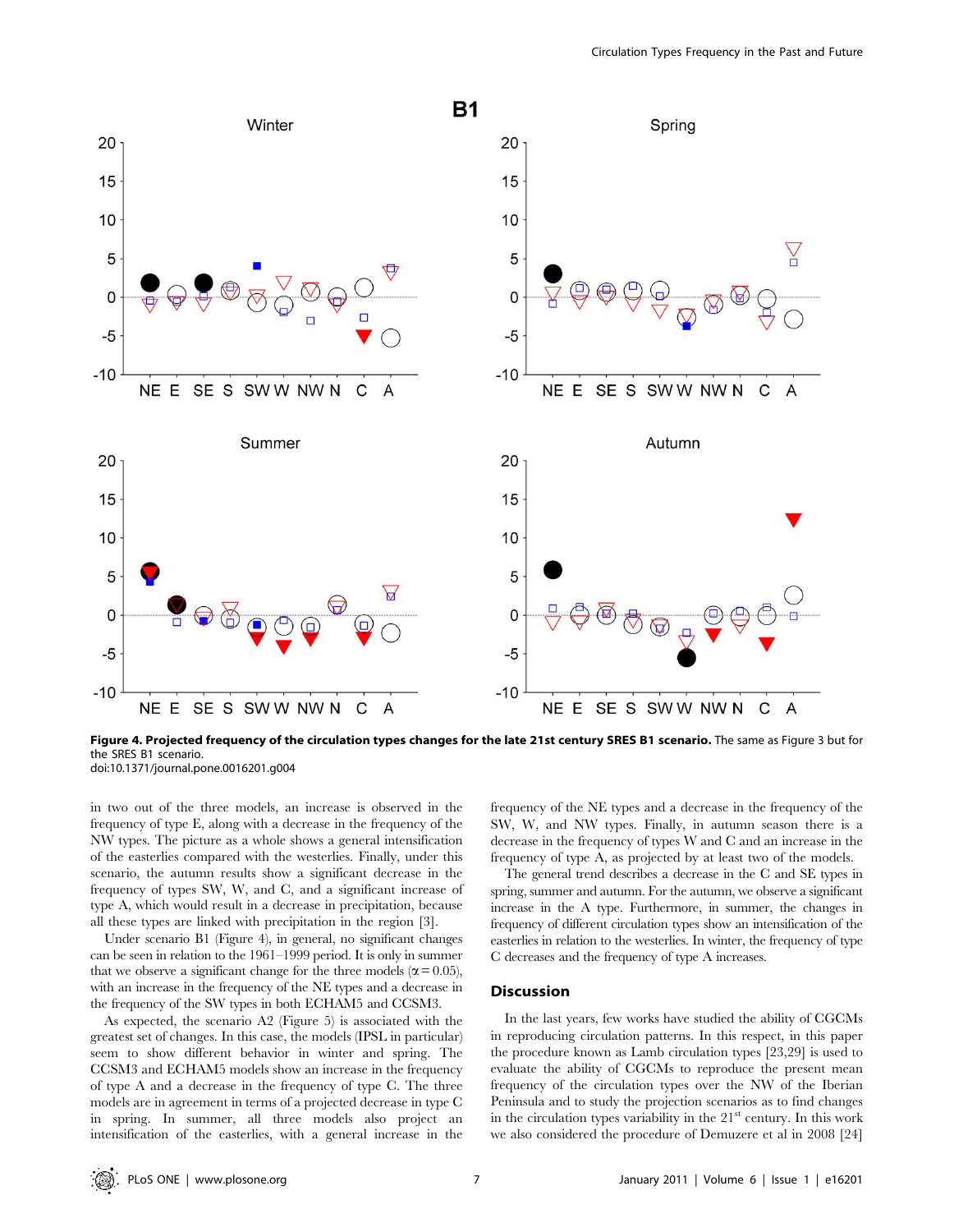

Figure 5. Projected frequency of the circulation types changes for the late 21st century SRES A2 scenario. The same as Figure 3 but for the SRES A2 scenario. doi:10.1371/journal.pone.0016201.g005

to compute the circulation types for each GCMs, that is, without the corresponding systematic seasonal errors that are observed in the SLP field of each model for the present climate. The obtained results present an important improvement when the systematic errors are removed from the SLP fields, since the differences in the circulation types frequency between the models and the reanalysis are lower when compared to the results without the SLP corrections. Therefore, we can conclude that in most cases the discrepancies in the circulation types between the models and the reanalysis can be explained by the seasonal mean bias. On the other hand, the frequency of existence of different circulation types in a given area gives valuable information as to assess climate change. In this work we have used the results of three different GCMs under the three standard scenarios from the IPCC (A2, A1B and B1). We have used a Lamb-type classification, following the procedure used in a previous work, of which we present a catalogue of circulation types for the NW Iberian Peninsula.

First, trends in circulation type in the NW Iberian Peninsula were analyzed during the 20<sup>th</sup> Century. In the second period (1976–2008) of the analysis there is a clear increase in type A and a decrease in type C for the winter months, suggesting a relationship between the positive phase of the NAO [10] and its eastward displacement towards Europe that has taken place over the last 20 years [21,37].

We carried out an evaluation of GCMs SLP fields using NCEP/ NCAR reanalysis data in the present climate in order to study if the GCMs are able to reproduce the seasonal mean SLP fields. The ECHAM5 model produces patterns of SLP that are the closest to the reanalysis data. Previous comparisons of the output of this model with the reanalysis ERA-40 [36] confirm that the use of ECHAM5 can yield realistic SLP fields, while the ability of the IPSL and the CCSM3 models to represent the SLP fields is rather poor.

Moreover, we computed the circulation type for each model again without the corresponding systematic seasonal errors that was observed in the SLP field of each model, following the procedure of Demuzere et al in 2008 [24]. The obtained results using this correction show some improvement, seen that the differences between the models and the reanalysis circulation types mean frequency are lower than the results without the SLP corrections.

Finally, changes in the mean circulation types frequency for the  $21<sup>st</sup>$  century were analyzed. Small changes (most of them less than